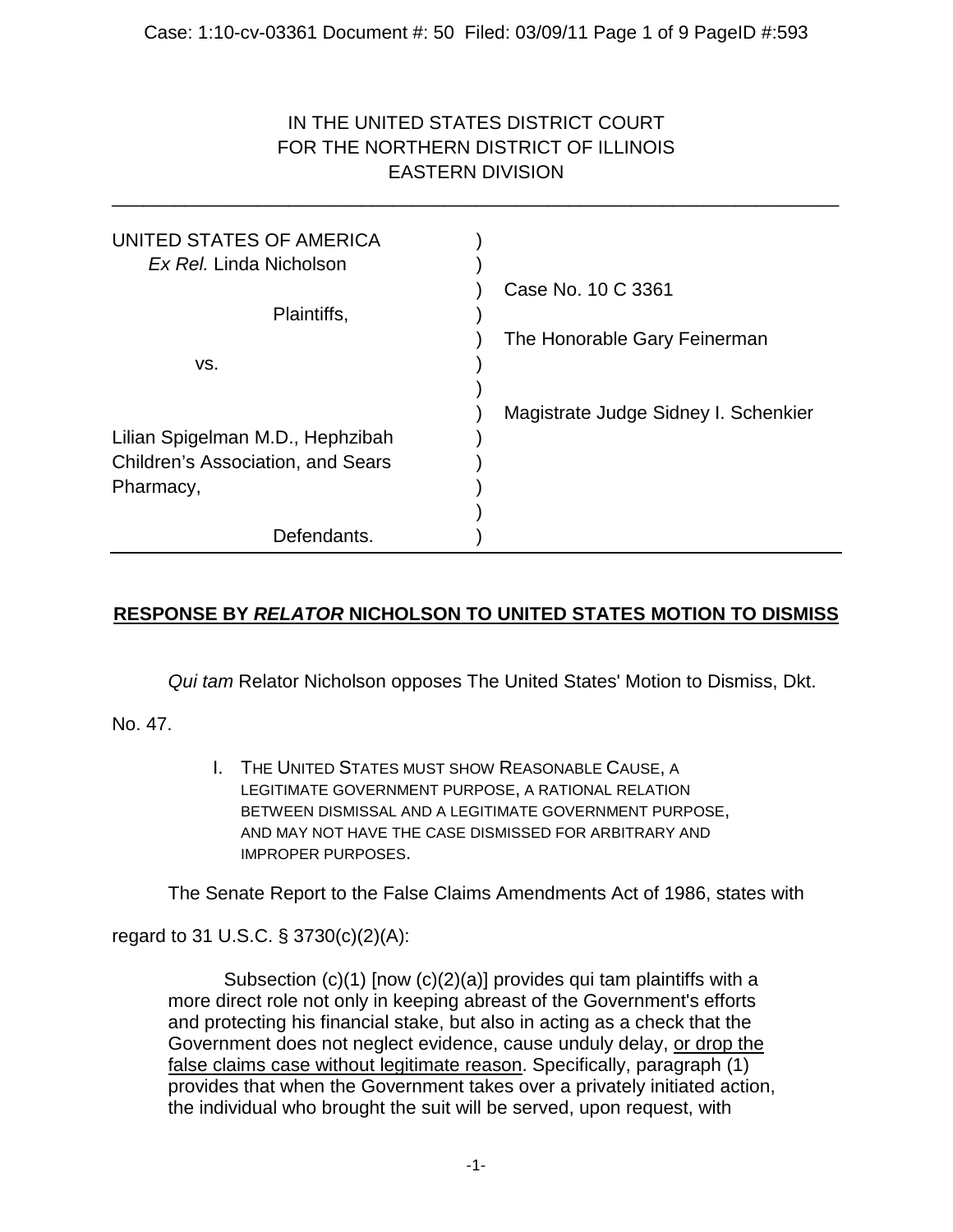copies of all pleadings filed as well as deposition transcripts. Additionally, the person who brought the action may formally object to any motions to dismiss or proposed settlements between the Government and the defendant.

Any objections filed by the qui tam plaintiff may be accompanied by a petition for an evidentiary hearing on those objections. The Committee does not intend, however, that evidentiary hearings be granted as a matter of right. We recognize that an automatic right could provoke unnecessary litigation delays. Rather, evidentiary hearings should be granted when the qui tam relator shows a 'substantial and particularized need' for a hearing. Such a showing could be made if the relator presents a colorable claim that the settlement or dismissal is unreasonable in light of existing evidence, that the Government has not fully investigated the allegations, or that the Government's decision was based on arbitrary and improper considerations.<sup>[1](#page-1-0)</sup>

The language of the statute and the legislative history mean the standard for

granting dismissal over the *relator's* objection requires the government to show it has

fully investigated the allegations and that dismissal is reasonable in light of existing

evidence. Considering § 3730(c)(2)(a) in light of this legislative history, the Ninth Circuit

in *United States ex rel Sequoia Orange Co. v. Baird-Neece Packing Corp.*, 151 F.3d

1139, 1145 (9th Cir. 1998), held:

A two step analysis applies here to test the justification for dismissal: (1) identification of a valid government purpose; and (2) a rational relation between dismissal and accomplishment of the purpose. If the government satisfies the two-step test, the burden switches to the relator "to demonstrate that dismissal is fraudulent, arbitrary and capricious, or illegal.

(Citations omitted.) The Ninth Circuit held this was the minimum required to comport

with the requirements of Due Process. *Id.*, 151 F.3d at 1146.

It is true that the D.C. Circuit in *Swift v. United States*, 318 F. 3d 250 (D.C. Cir.

2003), held the government has almost untrammeled, unreviewable discretion to

dismiss without any judicial review at all. The *Swift* court thus decided that the only

<span id="page-1-0"></span><sup>&</sup>lt;sup>1</sup> Reprinted in 1986 U.S.C.C.A.N. 5266, 5290-5291, emphasis added.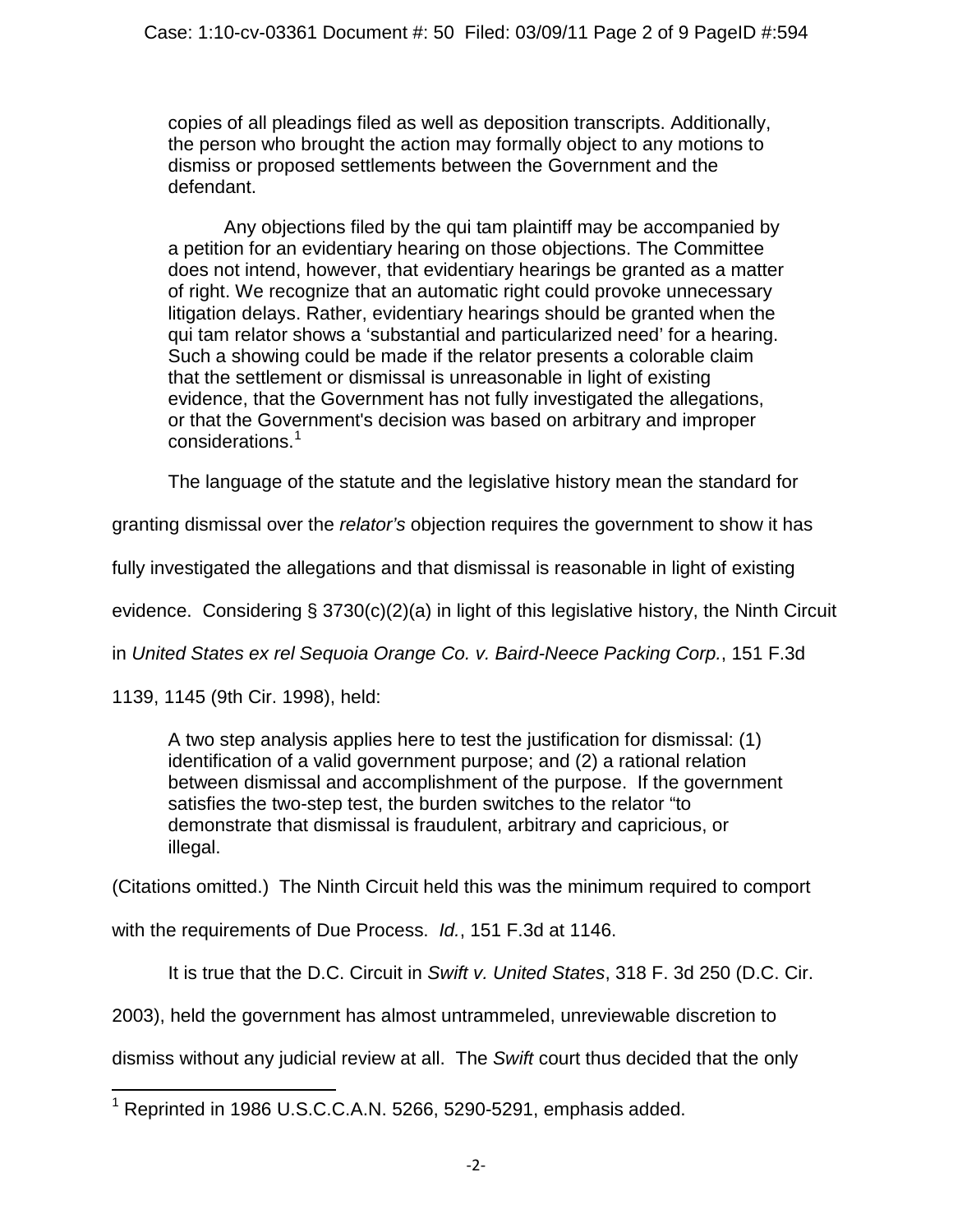### Case: 1:10-cv-03361 Document #: 50 Filed: 03/09/11 Page 3 of 9 PageID #:595

purpose of the statutory hearing right is "to give the relator a formal opportunity to convince the government not to end the case." *Id.*, 318 F.3d at 253. It is respectfully suggested that *Swift* cannot possibly be what Congress intended in the statutory language mandating that the *relator* be notified and has a right to a hearing. Such result renders the right to a hearing meaningless. As far as *relator* has determined, there is no other circuit that has adopted *Swift*. The Tenth Circuit adopted *Sequoia* in *Ridenour v. Kaiser-Hill Co., LLC*, 397 F.3d 925, 936 (10th Cir. 2005), and the Second Circuit all but adopted *Sequoia* in *U.S. ex rel. Stevens v. State of Vt. Agency of Natural Resources*,162 F.3d 195, 201 (2nd Cir. 1998), rev'd on other grounds, 529, U.S. 765 (2000).

The rights to notice and a hearing are Due Process terms, which denote the right to a judicial determination of the merits, not just the opportunity to try to persuade the opposing party to change its mind. In *Hamdi v. Rumsfeld*, 542 US 507, 533, 124 S.Ct. 2633, 2648-2649 (2004), the United States Supreme Court reiterated that Due Process requires consideration by a neutral decision maker and:

'Parties whose rights are to be affected are entitled to be heard; and in order that they may enjoy that right they must first be notified.' It is equally fundamental that the right to notice and an opportunity to be heard 'must be granted at a meaningful time and in a meaningful manner.' "

The procedure suggested by the Government does not comport with these Due Process standards.

For the reasons that follow, the government's motion to dismiss should be denied.

> II. FAR MORE IS AT STAKE THAN REPRESENTED BY THE GOVERNMENT.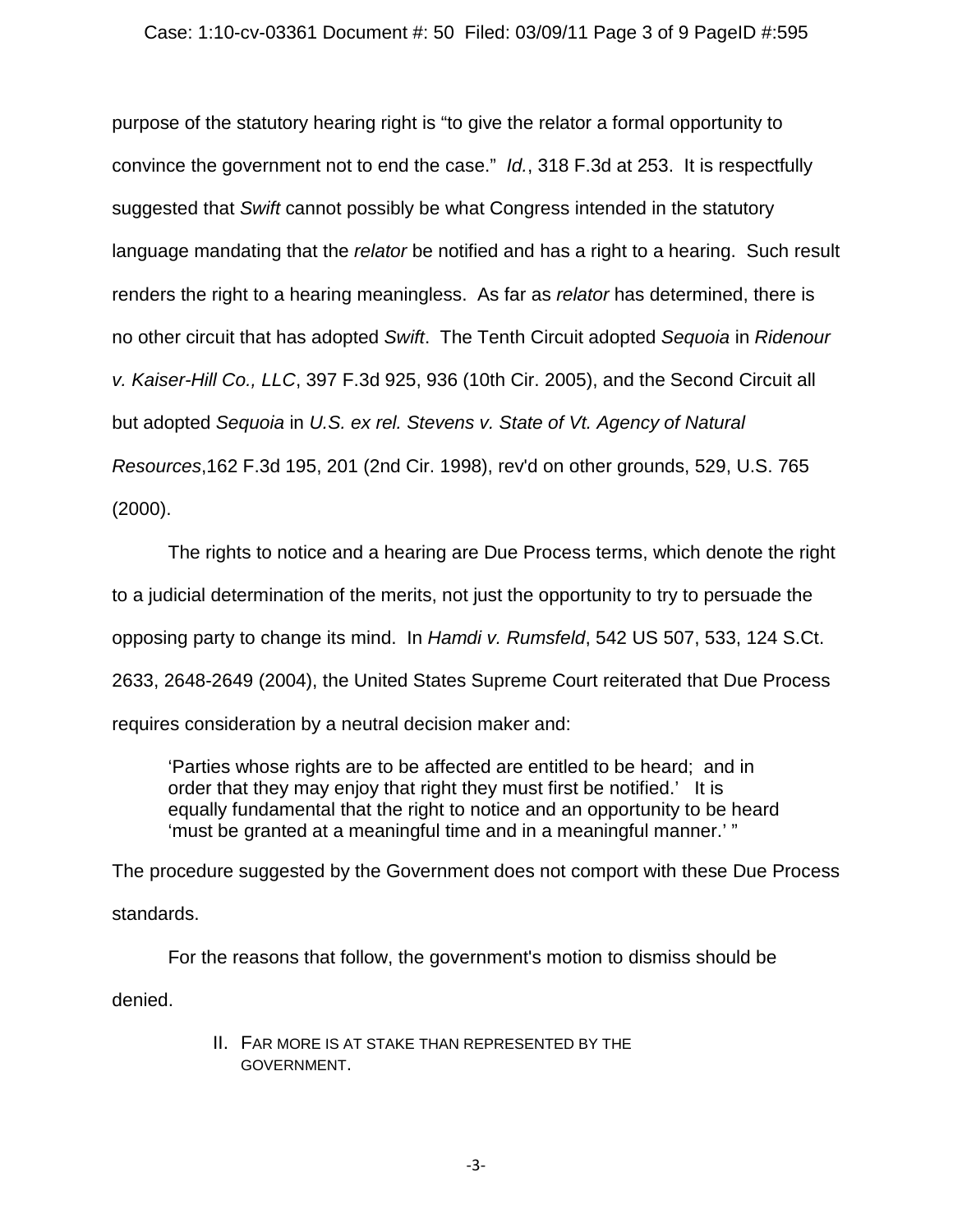#### Case: 1:10-cv-03361 Document #: 50 Filed: 03/09/11 Page 4 of 9 PageID #:596

The government's representation that it has lost only \$320 seems disingenuous. 31 U.S.C. § 3729(a) provides that each false claim carries a minimum penalty of \$5,500,<sup>[2](#page-3-0)</sup> plus treble damages. Thus, the five identified false claims result in a minimum penalty of \$28,460. This is admittedly small, but it is only the tip of the iceberg because these are just five prescriptions out of thousands of false claims caused or presented by the defendants. The government implicitly recognizes this when it complains that it will to be subjected to discovery requests to fill out the full scope of the false claims. The statement that only \$320 in damages has been suffered thus seems disingenuous.

The government acknowledges that the prescriptions at issue here represent false claims when it states it has already settled with Forest Laboratories for causing false claims, by inducing doctors to prescribe Celexa to Medicaid recipients under the age of 18. $^3$  $^3$  It is inescapable that if Forest caused false claims by inducing doctors to prescribe Celexa to Medicaid recipients under the age of 18, then the doctors are also causing false claims, and the pharmacies are presenting false claims when they seek reimbursement for those same prescriptions.

The situation can be depicted graphically as follows:

<span id="page-3-1"></span><span id="page-3-0"></span> $2$  As adjusted by the Federal Civil Penalties Inflation Adjustment Act of 1990.<br> $3$  The claims are false because they are not for "medically accepted indications."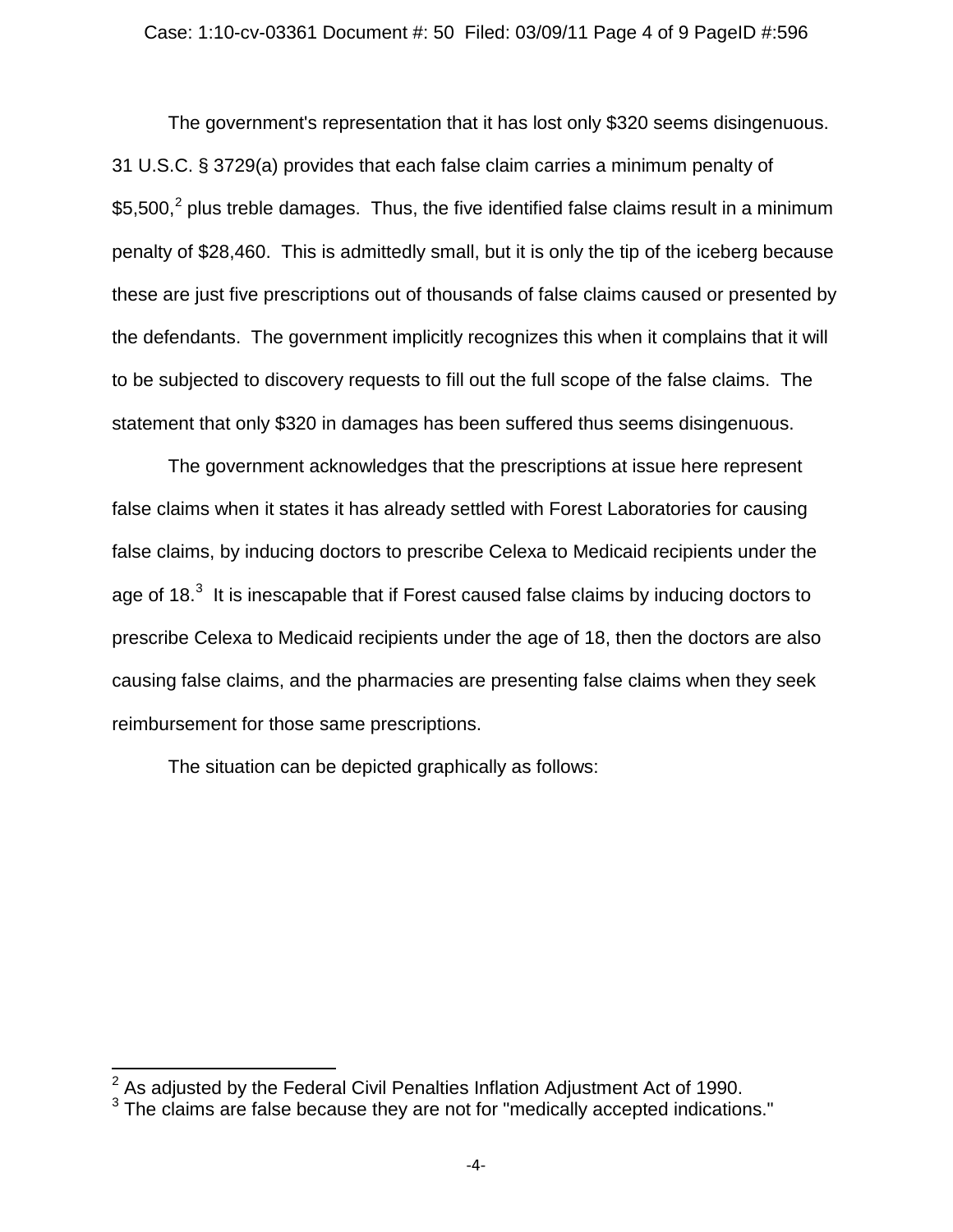

The Government has pursued the drug companies at Step 1, but is not pursuing the other participants in the fraudulent scheme at Steps 2 & 3. The problem with this is, the drug companies' dirty work is still done, and the doctors are still causing false claims by continuing to prescribe Celexa and other psychiatric drugs to Medicaid recipients under the age of 18 that are not for medically accepted indications. This represents a huge amount of money in false claims in general, and a considerable amount of false claims caused or presented by the defendants here.

Again, the government's assertion that there is not enough at stake to worry about seems disingenuous. What is going on here? The government hints at it, when it states at page 2:

It is clear from the briefs filed by both the defendants and the relator that government payment decisions, by both the Centers for Medicare and Medicaid Services ("CMS") and Illinois Medicaid program, are central determinations for this litigation.

What apparently underlies this (unless CMS is now acting differently than was stated in the two 2007 letters to the Utah Attorney General's Office), is that the government has decided to allow massive Medicaid fraud to continue. Thus the motion to dismiss is unreasonable and made for an arbitrary and improper purpose. Moreover, that the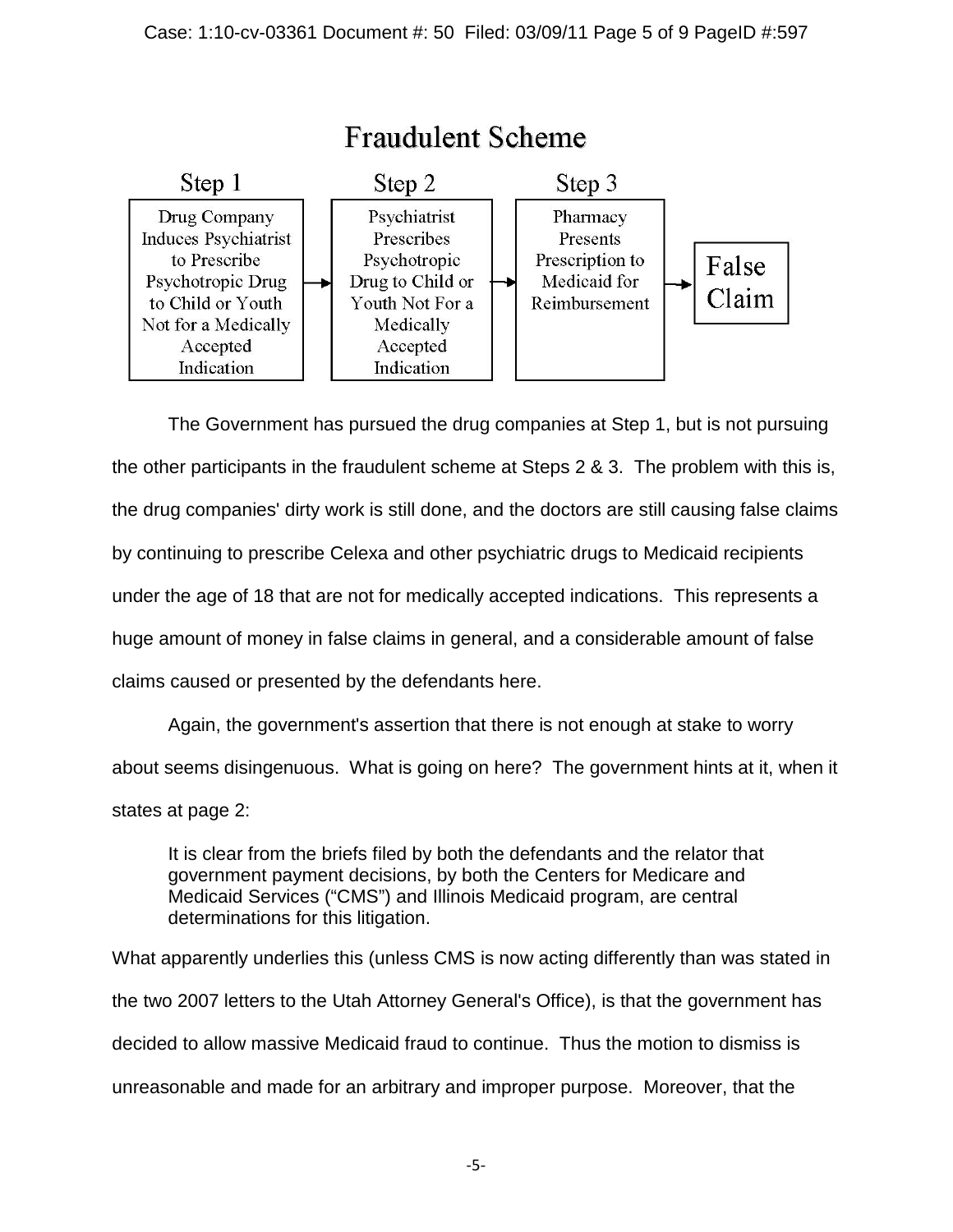### Case: 1:10-cv-03361 Document #: 50 Filed: 03/09/11 Page 6 of 9 PageID #:598

Government would say only \$320 is at stake demonstrates it has not fully investigated the claim.

# III. THE GOVERNMENT'S DECISION SEEMS FURTHER BASED ON ARBITRARY AND IMPROPER CONSIDERATIONS.

In addition to the foregoing, as set forth in *relator's* opposition to the defendants' Rule 12(b)(6) motion, Dkt No. 41, pp. 12-14, there are two very suspicious letters on CMS letterhead, essentially allowing doctors to continue to cause and pharmacies to continue to present false claims for psychotropic drugs used on Medicaid recipients under the age of 18 that are not for medically accepted indications.

This correspondence was initiated in October, 2007, by the Utah Attorney General's Office asking whether CMS interpreted the Medicaid statute as prohibiting Medicaid coverage of outpatient drugs that are not for a "medically accepted indication." Dkt. No. 39-3. A letter responding to this question in December, 2007, states, "(the Act) does not provide definitive policy on the coverage of Medicaid drugs for the uses you describe in your letter, nor have we addressed this issue in implementing Federal regulations." Dkt. No. 39-4. The letter is signed *for* the Director of the Center for Medicaid and State Operations by someone else:

Sincerely. ennis G. Smith Director

Incredulous at the response, the Utah Attorney General's Office promptly wrote back:

-6-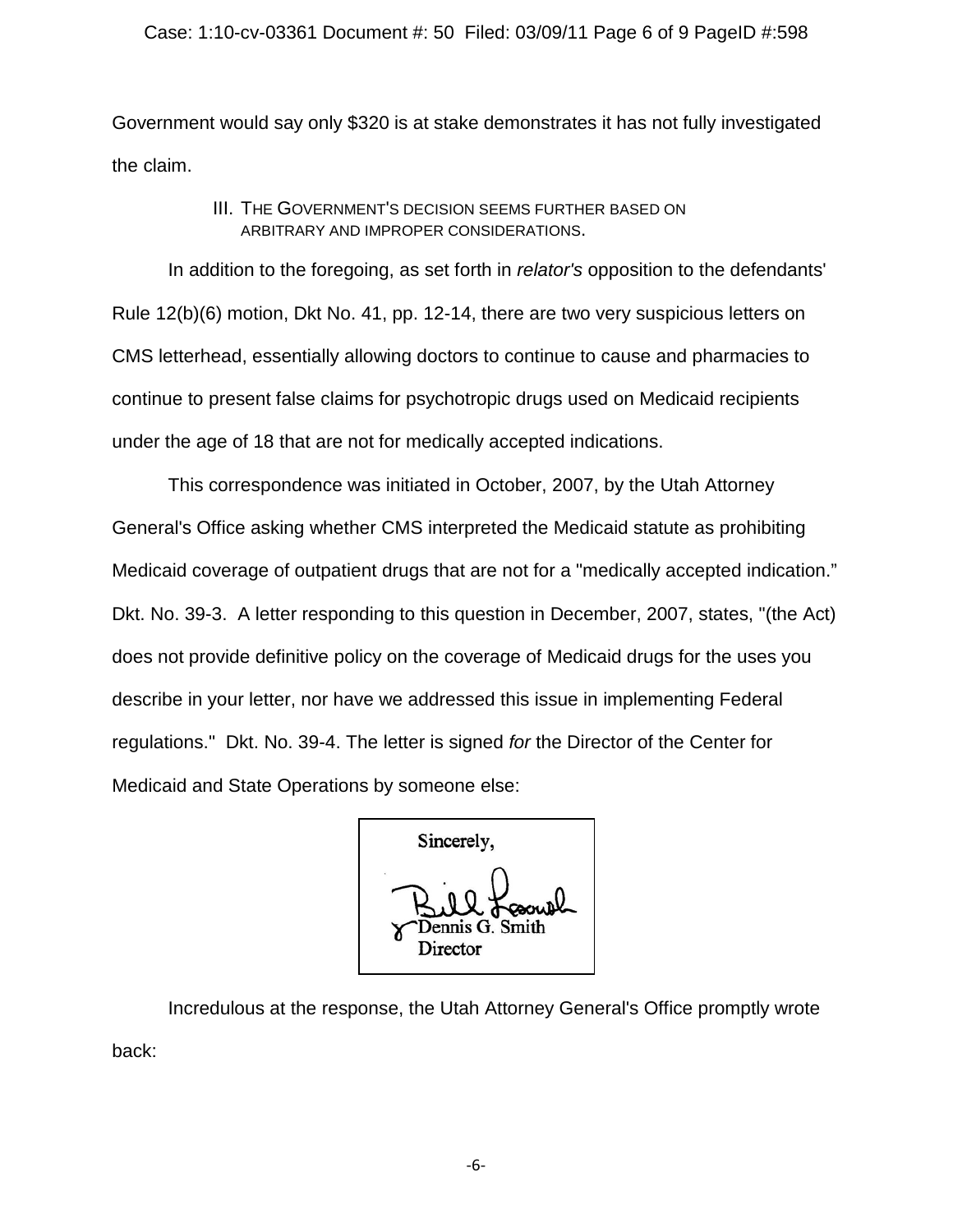*With all due respect, I beg to differ and direct your attention to Section 1927(k)(3) regarding a specific exception to the definition of "covered outpatient drug." In pertinent part it states that the term "covered outpatient drug" (which would otherwise be eligible for Medicaid Federal Financial Participation) does not include "a drug or biological used for a medical indication which is not a medically accepted indication."*

(Dkt. No. 39-5) After addressing why the permissive language in 42 USC §1396r-

8(d)(1)(B)(i) allowing states to restrict coverage to those that are for a medically

accepted indication cannot override the specific prohibition contained in 42 U.S.C. §

1396r8(k)(3) and (k)(6), the Utah Attorney General's Office wrote:

*I strongly encourage you to run this issue by your legal counsel and am confident that they will conclude that the clear, unambiguous definition of "covered outpatient drug" means that States are eligible for Federal Financial Participation with respect to drugs that are reimbursed only for ''medically accepted indications," i.e., only for uses either approved by the FDA or "supported" in the specified compendia.*

*Id*.

In response, without addressing the legal issues involved and without any

indication CMS was following the interpretation of its legal counsel, a letter was sent

back after another six-week delay, re-affirming the previous letter. This letter is signed

*for* the Director of the Center for Medicaid and State Operations, Disabled and Elderly

Health Program Group (apparently a subordinate of the Director of the Center for

Medicaid and State Operations over whose name the previous letter was issued):

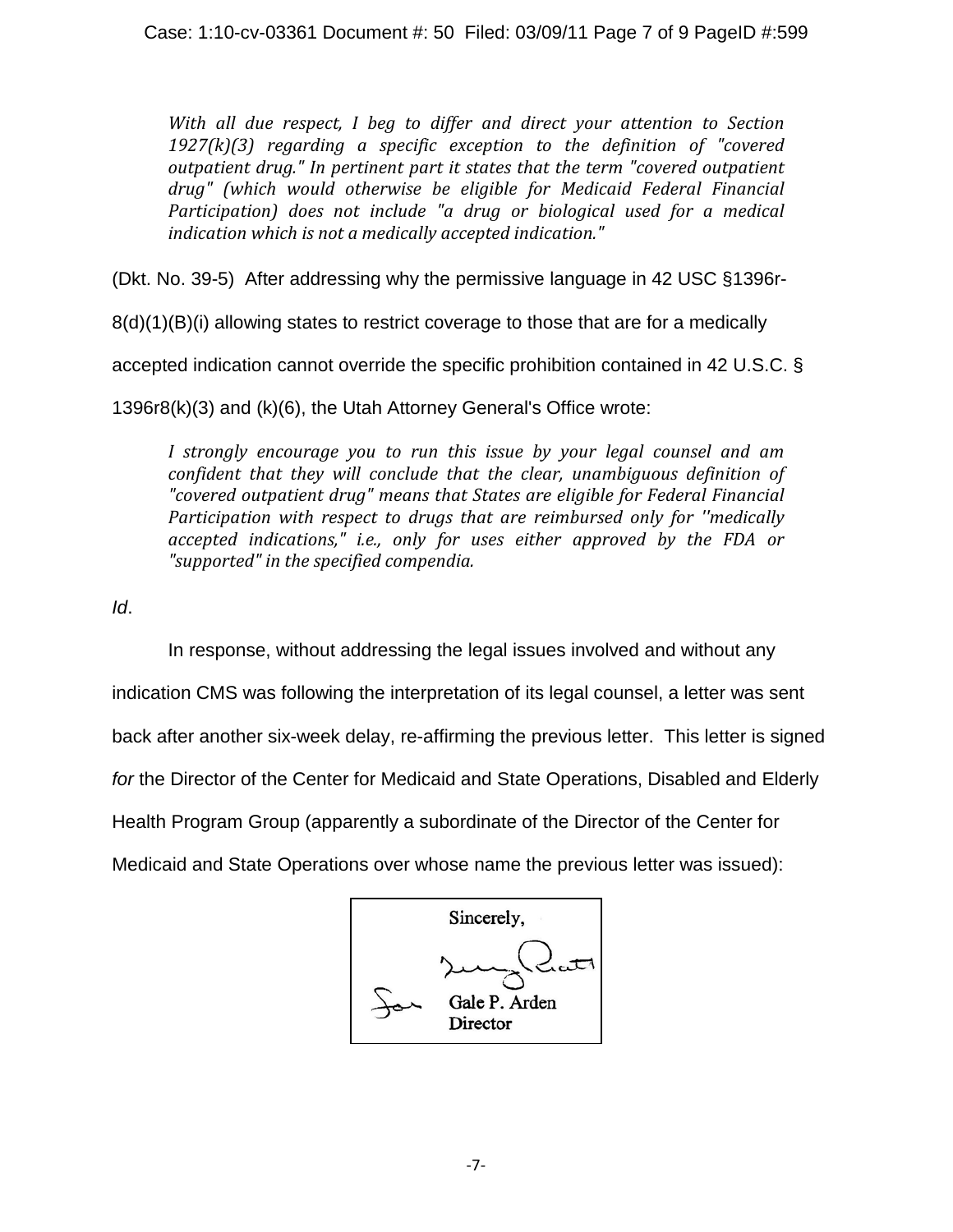### Case: 1:10-cv-03361 Document #: 50 Filed: 03/09/11 Page 8 of 9 PageID #:600

All four persons whose names appear on these two letters from CMS can thus claim they did not write the letter over their name.

So, we have a situation where the United States Department of Justice interprets the Medicaid statute in the same way as *relator* to prosecute drug companies for causing false claims substantially identical to those of which *relator* complains. Yet it now moves to dismiss *relator's* action, in an apparent effort to allow doctors and pharmacies to continue to perpetrate the same massive fraud, i.e., claims for prescriptions of psychotropic drugs to Medicaid recipients under the age of 18 that are not for medically accepted indications.

This is arbitrary and improper, and the government's motion should be denied. If there is any question that this is what is going on, the *relator* should be allowed limited discovery to establish these facts, particularly depositions of the four persons associated with the two letters to the Utah Attorney General's Office.

## IV. THE GOVERNMENT'S ASSUMPTION THAT IT WILL BE SUBJECTED TO BURDENSOME DISCOVERY REQUESTS IS INVALID.

Otherwise, the government is simply incorrect when it assumes it is going to be subjected to burdensome discovery requests.<sup>[4](#page-7-0)</sup> Relator intends to flesh out the full extent of the false claims presented by these defendants through discovery on the defendants and, perhaps, the Illinois Medicaid office, but not the United States Government. *Relator* is certainly willing to stipulate that beyond the specific discovery requested below, she will not seek discovery against the United States Government

<span id="page-7-0"></span><sup>4</sup> But for the extant U.S. Government's motion to dismiss, *relator* did not intend to depose the four people associated with the two letters to the Utah Attorney General's Office, because it is clear that Congress did not allow coverage of outpatient drugs unless they are for a medically accepted indication.